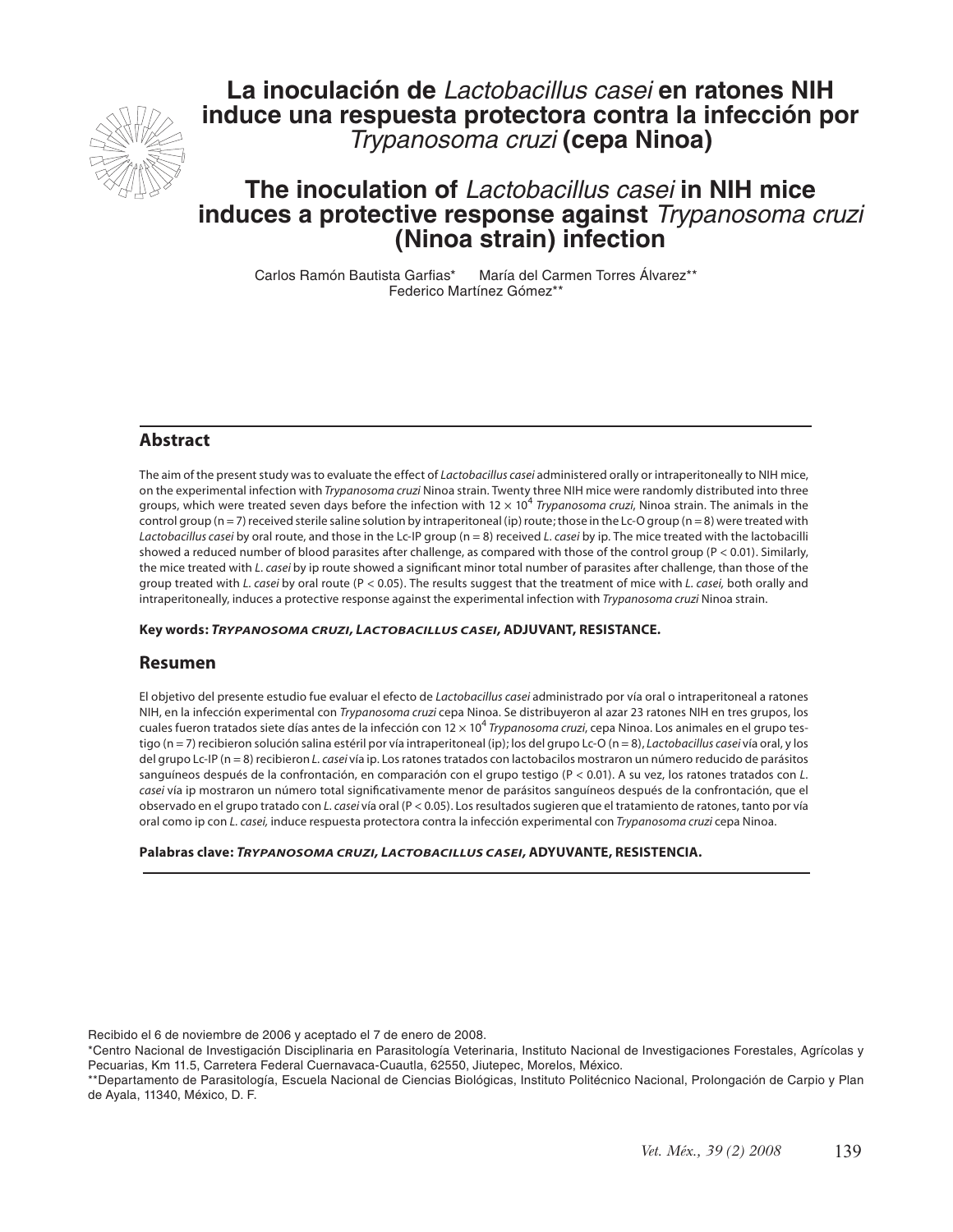# **Introduction**

**T**rypanosoma cruzi is a protozoan parasite that<br>causes Chagas' disease or American trypanosomiasis. which is naturally transmitted by bloodcauses Chagas' disease or American trypanosomiasis, which is naturally transmitted by bloodsucking triatomine vectors to almost 150 species of domestic and wild mammals. The disease is present in 18 countries of the American Continent in two different ecologic areas: South Cone region and Central America and Mexico region. $^1$  Cattle, $^2$  goats, $^3$  swine $^4$ and  $\text{dogs}^{4,5}$  are some of the domestic animals species which infects *T. cruzi.* In 2002, the World Health Organization informed that approximately 17. 4 million persons were affected by Chagas' disease.<sup>6</sup> In 2001, it was estimated that 156 488 persons in Mexico were infected with *T. cruzi.*<sup>7</sup> In 2003 an infection prevalence of 13 millions was estimated, with 3 to 3.3 millions of asymptomatic cases and an annual incidence of  $200000$  cases in 15 countries.<sup>1</sup> In Guanajuato State only, in 2005, it was estimated that 3 755 380 individuals were in risk of suffering the disease, with an annual incidence of 3 500 new cases.<sup>8</sup> In accordance with the previous information and on one analysis of the information published in the last 76 years, Chagas' disease is one of the most important parasitic diseases in Mexico.<sup>9</sup>

Trypanosomiasis is a priority health issue due to: *a*) the need for surveillance and control in those areas where the wild vectors can invade houses; *b*) the medical and social costs of taking care of infected people, due to the lack of a well tolerated therapy, specially when the disease is chronic.<sup>1</sup> Likewise, the treatment must be administrated when the disease is in the acute phase, which is very difficult to detect, there is no preventive treatment, and so far there is not an available vaccine,<sup>10</sup> for these reasons there is the need to search for control alternatives.

Several studies have demonstrated that it is possible to induce non-specific resistance against *Trichinella spiralis* and *Babesia microti* infections in mice,<sup>11,12</sup> and against the infection with three *Eimeria* species in broilers,13 by using the bacteria *Lactobacillus casei.* In this study the effect of such bacteria on the infection with *Trypanosoma cruzi* in NIH mice was evaluated.

# **Material and methods**

# *Experimental animals*

NIH female mice, 2-3 months old, with an average weight of 20 g were used, to which a coproparasitoscopic test was carried out to check that they were not parasitized. Then they were housed in acrylic cages with sterilized sawdust and were fed with commercial food and water *ad libitum*.

# **Introducción**

*Trypanosoma cruzi* es un protozoario parásito que<br>produce la infección conocida como enfermedad de Chagas o tripanosomiasis americana. produce la infección conocida como enfermedad de Chagas o tripanosomiasis americana, que es transmitida naturalmente por insectos vectores triatomineos hematófagos a cerca de 150 especies de mamíferos domésticos y silvestres. Esta enfermedad es una zoonosis que se encuentra presente en 18 países del continente americano en dos zonas ecológicas diferentes: la región del Cono Sur y la región de Centroamérica y México.<sup>1</sup> Entre las especies de animales domésticos que infecta *T. cruzi* se encuentran: bovinos, $^2$  cabras, $^3$  cerdos $^4$  y perros. $^{4,5}$  En 2002, la Organización Mundial de la Salud informó que alrededor de 17.4 millones de personas estaban afectadas por la enfermedad de Chagas.<sup>6</sup> En 2001 se estimó que 156 488 personas en México estaban infectadas con *T. cruzi*. 7 En 2003 se determinó una prevalencia de la infección de 13 millones, de 3 a 3.3 millones de casos sintomáticos e incidencia anual de 200 mil casos en 15 países.1 Para 2005 se estimó que sólo en Guanajuato estaban en riesgo de infectarse 3 755 380 individuos, con una incidencia anual de 3 500 casos nuevos.<sup>8</sup> Con base en lo anterior y en un análisis de información publicado en los últimos 76 años, se considera que en México la enfermedad de Chagas es de los males parasitarios más importantes.<sup>9</sup>

La tripanosomiasis es un problema de salud prioritario entre otras razones debido a: *a*) la necesidad de vigilancia y control en áreas donde los vectores silvestres pueden invadir las viviendas; *b*) los costos médicos y sociales del cuidado de la gente infectada, debido a la falta de una terapia bien tolerada, especialmente contra la forma crónica de la enfermedad.<sup>1</sup> Asimismo, el tratamiento se debe administrar a los pacientes cuando la enfermedad se encuentra en la fase aguda, lo cual es muy difícil de detectar, no hay tratamiento preventivo, y hasta el momento no existe vacuna disponible, $^{10}$  por lo que es necesario buscar alternativas para su control.

Diversos estudios han demostrado que es posible inducir resistencia no específica contra la infección por *Trichinella spiralis* y *Babesia microti* en ratones,<sup>11,12</sup> y contra la infección por tres especies de *Eimeria* en pollos de engorda, $^{13}$  por medio de la administración de la bacteria *Lactobacillus casei.* En este trabajo se evaluó el efecto de dicha bacteria sobre la infección por *Trypanosoma cruzi* en ratones NIH.

# **Material y métodos**

# *Animales experimentales*

En el estudio se usaron ratones NIH hembras, de dos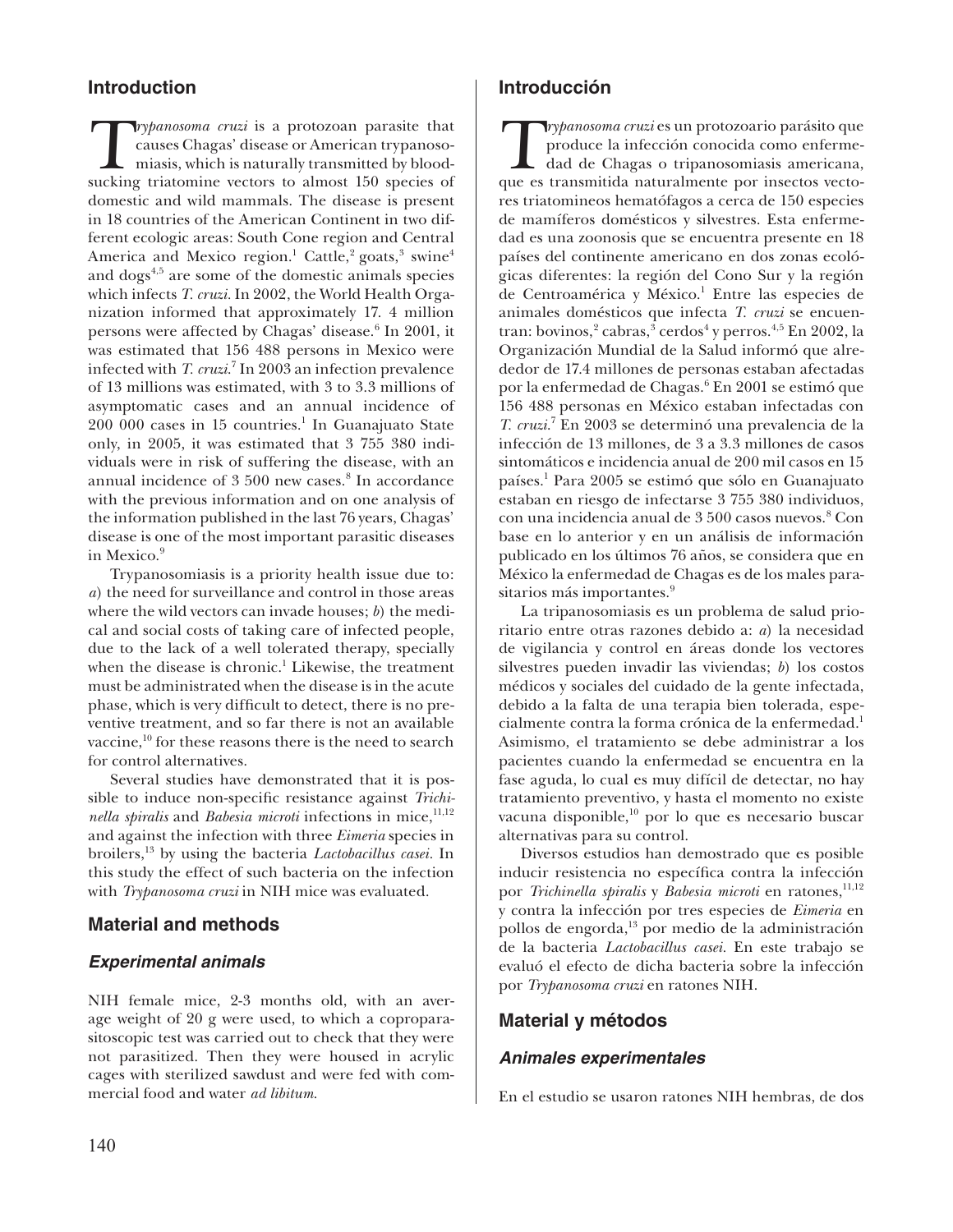# *Parasite*

The *Trypanosoma cruzi*, Ninoa strain, was utilized. This has been maintained by cryopreservation in liquid nitrogen at the Parasitology Department of the National School of Biological Sciences of the National Polytechnic Institute. This strain is regularly reactivated by serial passage in NIH mice.

#### *Microorganisms*

The *Lactobacillus casei*, ATCC7469 strain, was cultured in MRS medium at 37°C during 18 h. The microorganisms were harvested by centrifugation at 5 000 *g*  for 10 min, then they were washed several times with sterile saline solution  $(ss),<sup>11</sup>$  then the viable count was determined and the inoculum was adjusted to the desired concentration  $(cfu)$ .<sup>11</sup>

# *Experimental design*

Twenty three NIH mice were randomly allocated into three groups: those in group I ( $n = 7$ ) served as control and received ss by intraperitoneal route (ip) at day 0. Those in group II ( $n = 8$ ) were inoculated at day 0 by ip route with  $1\times 10^9$  cfu of *Lactobacillus casei*, ATCC-7469 strain. Mice in group III  $(n = 8)$  received the same *L. casei* inoculum by oral route at day 0. At day seven after treatment, each mouse in the three groups was inoculated by ip route with  $12 \times 10^4$  blood trypomastigotes of *T. cruzi,* Ninoa strain, obtained from previously infected animals; then they were quantified (in a Neubauer chamber) and adjusted with ss to the desired concentration. Beginning on day three after challenge (ac), the parasitaemia was evaluated (number of parasites/5 µL of blood) every other day by quantifying blood parasites.

### *Assessment of blood trypomastigotes*

In accordance with Brener, $^{14}$  5 mm<sup>3</sup> of blood were collected from the tail of each mouse, and compressed between a slide and a coverslip to obtain a single layer of blood cells. The number of trypomastigotes in the  $5 \text{ mm}^3$  ( $\mu$ L) of blood was assessed by counting the observed parasites in 50 fields in the optical compound microscope and then the obtained value was multiplied by  $70.<sup>14</sup>$ 

### *Statistical analysis*

Data were analyzed by an analysis of variance (random blocks) and when there were differences, the Tukey test was used.<sup>15</sup>

y tres meses de edad, con peso promedio de 20 g, a los que se les practicó un examen coproparasitoscópico para verificar que no estuvieran parasitados. Luego, bajo condiciones adecuadas de bioterio, se alojaron en jaulas de acrílico con aserrín esterilizado y se les dio alimento comercial y agua *ad libitum*.

# *Parásito*

Se utilizó la cepa Ninoa de *Trypanosoma cruzi* que se ha mantenido en criopreservación en nitrógeno líquido en el Departamento de Parasitología de la Escuela Nacional de Ciencias Biológicas, del Instituto Politécnico Nacional. Dicha cepa se reactiva regularmente por pases seriados en ratones NIH.

### *Microorganismos*

Se utilizó la cepa ATCC7469 de *Lactobacillus casei*  cultivada en medio MRS a 37°C durante 18 h. Los microorganismos fueron cosechados por centrifugación a 5 000 *g* por 10 min, se lavaron varias veces con solución salina estéril,<sup>11</sup> luego se determinó la cuenta viable y finalmente se ajustó a la concentración deseada  $(ufc).<sup>11</sup>$ 

# *Diseño experimental*

Veintitrés ratones NIH fueron distribuidos al azar en tres grupos: los del grupo I ( $n = 7$ ) fungieron como testigo y recibieron solución salina estéril por vía intraperitoneal (ip) el día 0. Los del grupo II (n = 8) fueron inoculados el día 0 por vía ip con  $1 \times 10^9$  ufc de *Lactobacillus casei,* cepa ATCC-7469. A los animales del grupo III  $(n = 8)$  se les administró la misma dosis de *L. casei*, pero por vía oral, el día cero. Siete días después del tratamiento, cada uno de los ratones de los tres grupos fue inoculado por vía ip con  $12 \times 10^4$ tripomastigotes sanguíneos de *T. cruzi* cepa Ninoa, que se obtuvieron de animales previamente infectados y luego se cuantificaron (en cámara de Neubauer) y se ajustaron con solución salina estéril a la concentración indicada. A partir del día tres posinfección (p i) se evaluó la parasitemia (número de parásitos/5 µL de sangre) cada tercer día, por medio de la cuantificación de parásitos sanguíneos.

# *Determinación de tripomastigotes sanguíneos*

De acuerdo con Brener,<sup>14</sup> se recolectaron 5 mm<sup>3</sup> de sangre fresca de la cola de cada ratón, que fueron comprimidos entre un portaobjetos y un cubreobjetos para formar una sola capa de células sanguíneas. El número de tripanosomas en los 5 mm $^3$  (μL) de sangre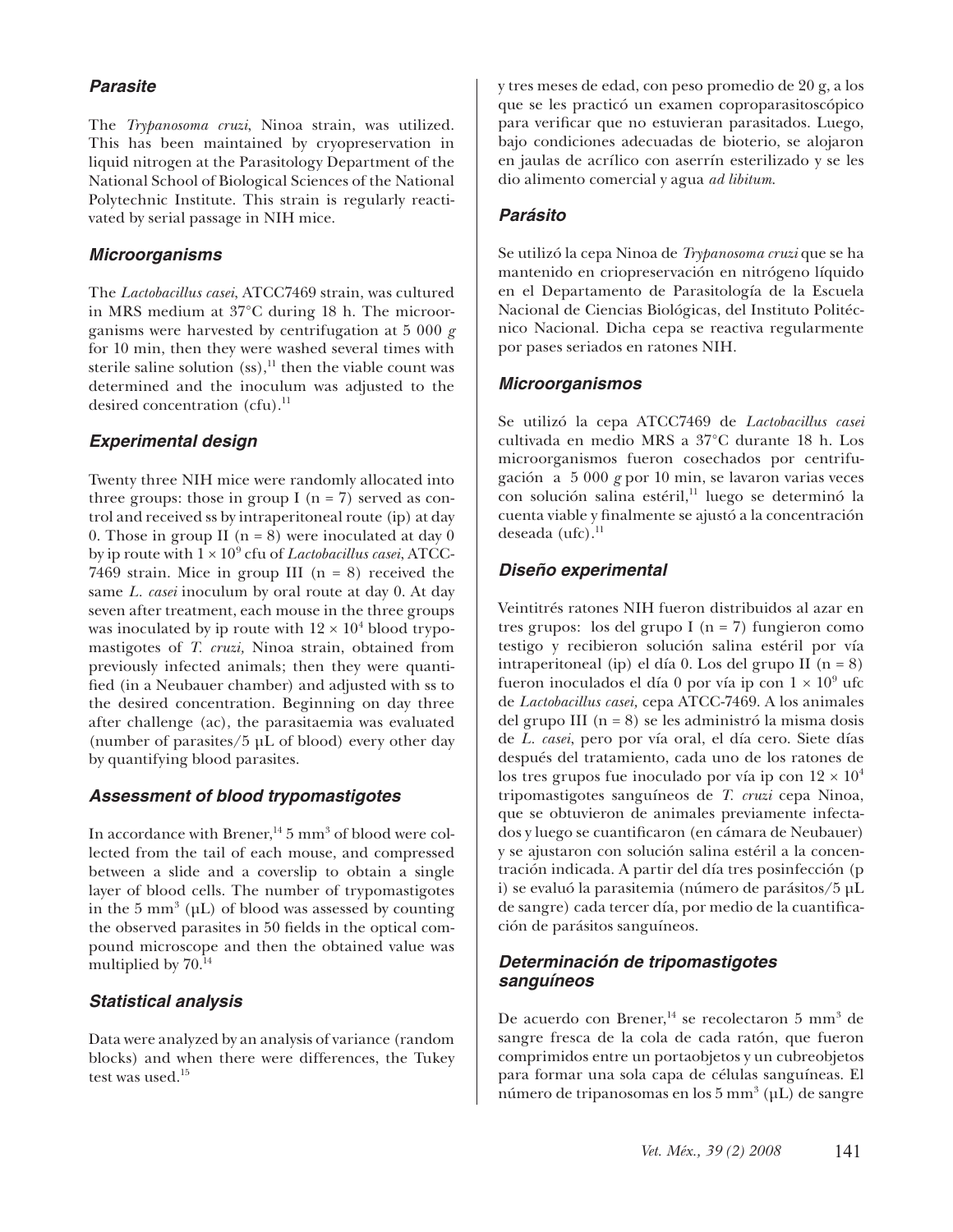#### **Results**

The results showed that the treatment (oral or intraperitoneal) with *Lactobacillus casei* reduced the number of blood parasites in mice, as compared with the control group. From day six to day 28 after challenge, a significant difference  $(P < 0.01)$  was observed in the mean number of blood trypomastigotes in 5 µL of blood from mice in the control group and those in the groups treated with *Lactobacillus casei* (Figure 1). The maximum mean number of blood parasites (trypomastigotes in 5 µL of blood) was observed at days 18 (30 070  $\pm$  SE 7 206), 20 (2 966  $\pm$  SEM 501) and 24 (6 116 ± SEM 3 800) in control, *L. casei-* Mintraperitoneal and *L. casei*-oral groups, respectively (Figure 1).

When the total mean of blood parasites during the parasitaemia occurring between days 10 and 28 after challenge, between the groups Lc-O (mean: 3 820 + SE 1 351) and Lc-IP (mean: 1 842.6 ± SE 651.4) a significant difference was observed  $(P < 0.05)$  (Figure 2), which suggests that the intraperitoneal treatment with *L. casei* was more effective than the oral treatment for the induction of resistance against *Trypanosoma cruzi,* Ninoa strain.



**Figura 1:** Promedio (+ EEM) de tripomastigotes sanguíneos en 5 µL de sangre extraída de la cola de ratones NIH tratados por vía oral (Lc-O) o intraperitoneal (Lc-IP) con *Lactobacillus casei,* siete días antes de la infección con 120 mil tripomastigotes de *Trypanosoma cruzi* cepa Ninoa. Cada punto representa el promedio de siete a ocho ratones.

\* Diferencia del grupo testigo con respecto a los otros dos grupos  $(P < 0.01)$ .

**Figure 1:** Mean of blood trypomastigotes (+ SEM) in 5 µL of tail blood from NIH mice treated orally (Lc-O) or intraperitoneally (Lc-IP) with *Lactobacillus casei,* seven days before challenge with 120 000 *Trypanosoma cruzi* (Ninoa strain) trypomastigotes. Each point represents the average of seven to eight mice.

\* Control group difference with respect to the other two groups  $(P < 0.01)$ .

fue determinado contando los parásitos observados en 50 campos en el microscopio óptico y luego multiplicando ese número por 70.14

#### *Análisis estadístico*

Se practicó un análisis de varianza (bloques al azar) con los datos obtenidos, y cuando hubo diferencias, éstas fueron sometidas a la prueba de Tukey.15

#### **Resultados**

Los resultados indicaron que el tratamiento de ratones con *Lactobacillus casei,* tanto oral como intraperitoneal, redujo el número de parásitos sanguíneos, en comparación con el grupo testigo. Desde el día seis hasta el día 28 posconfrontación, se observó diferencia significativa ( $P < 0.01$ ) en el promedio de tripomastigotes sanguíneos en 5 µL de sangre entre los ratones del grupo testigo y los de los grupos tratados con *Lactobacillus casei* (Figura 1). El máximo número promedio de parásitos (tripomastigotes en 5 µL de sangre) para los tres grupos se presentó los días 18  $(30070 + EE 7206), 20 (2966 \pm EE 501)$  y 24 (6 116 ± EE 3 800), para los grupos testigo, *L. casei* intraperitoneal y *L. casei* oral, respectivamente (Figura 1).

Cuando se comparó el promedio total de parásitos sanguíneos durante el periodo de parasitemia comprendido entre los días 10 y 28 posconfrontación,



**Figura 2:** Promedio total (+ EEM) de tripomastigotes sanguíneos entre los dias 10 y 28 posinfección, de ratones NIH tratados por vía oral (Lc-O) o intraperitoneal (Lc-IP) con *Lactobacillus casei* siete días antes de la confrontación con120 mil tripomastigotes de *Trypanosoma cruzi*, cepa Ninoa. Entre el grupo Lc-O y el Lc-IP se observó diferencia significativa ( $P < 0.05$ , prueba de Tukey).

**Figure 2:** Mean of blood trypomastigotes (+ SEM) between days 10 and 28 after challenge, in NIH mice treated orally (Lc-O) or intraperitoneally (Lc-IP) with *Lactobacillus casei,* seven days before challenge with 120 000 *Trypanosoma cruzi* (Ninoa strain) trypomastigotes. A significant difference was observed between group Lc-O and group Lc-IP (P < 0.05, Tukey's test).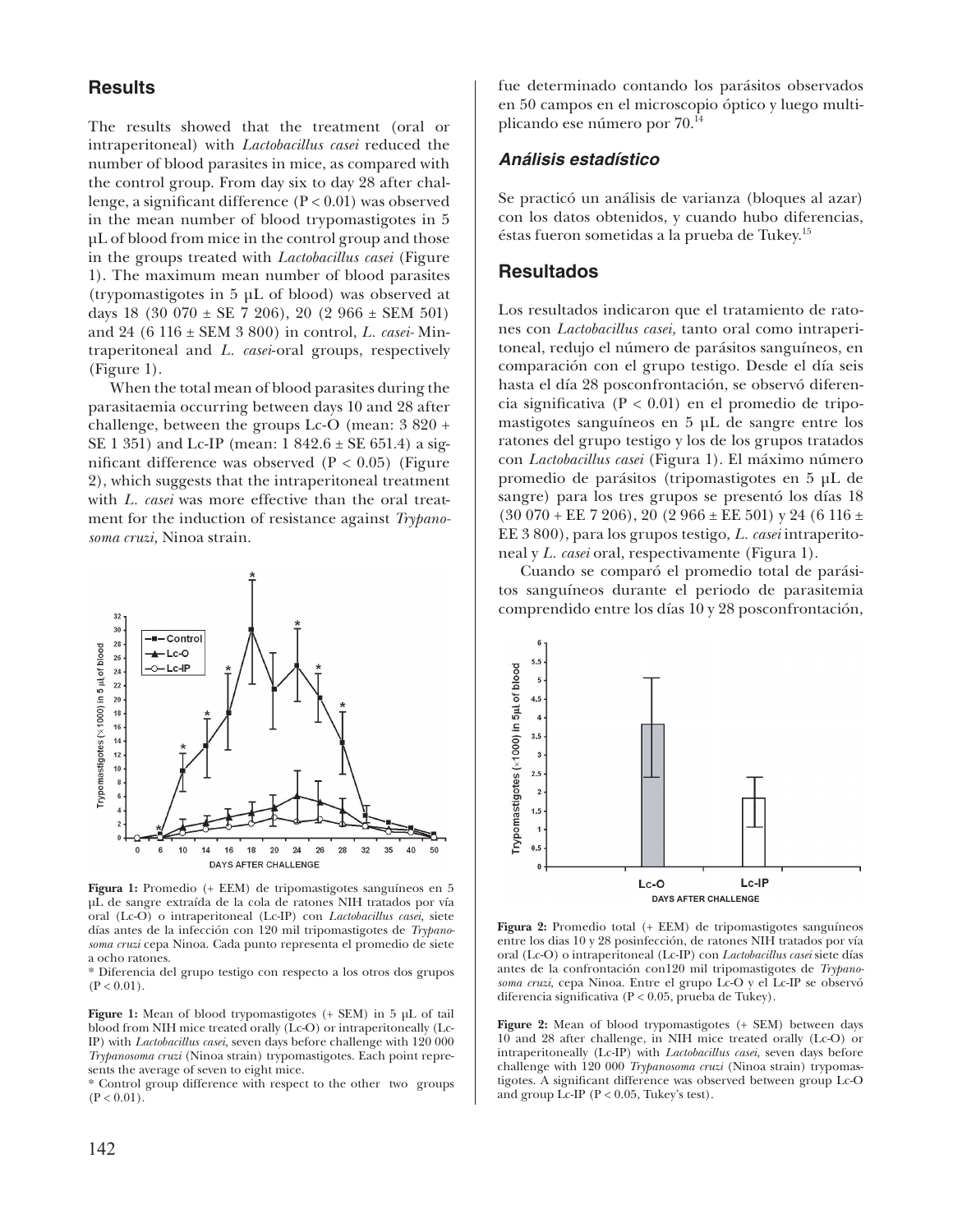# **Discussion**

It has been emphasized that the host innate immune response is essential for the control of the acute *Try* $panosoma$  *cruzi* infection<sup>16</sup> and that this depends on the Toll like receptors (TLRs). In this respect, the TLRs are fundamental molecules for the activation of the host immune mechanisms, not only those of the innate immune response but also those of the acquired immune response.17 Studies carried out in mice indicate that the oral administration of *Lactobacillus casei* stimulates the immune system through the innate immunity, which involves the activation of the TLRs.18 NK cells are also important in the innate immune response, because they carry out a protective role in the early phase of *T. cruzi* infection by producing interferon gamma, cytokine which presumably controls the early parasite replication in the macrophages.19 In this context, in previous studies it was demonstrated that the ip inoculation of *L. casei* in mice before the infection with *Trichinella spiralis*  induces the production of interferon gamma. $^{20}$  On the basis of the previous information and the results obtained in the present study it is suggested that the observed protection against *T. cruzi* was caused by the activation of the innate immune response by *L. casei*  and it is supported by other studies in which it was demonstrated that the administration of *L. casei* in broilers and in NIH mice before the challenge with intracellular protozoa induces a protective response against *Eimeria* spp<sup>13</sup> and *Babesia microti*,<sup>12</sup> respectively.

The observation that the administration of lactobacilli by intraperitoneal route induced a better protective response as compared with the protection obtained when they were administrated by oral route, probably was caused by the direct stimulation of GALT (lymphoid tissue associated with the gut) of lactobacilli in the inoculum administered intraperitoneally, while the lactobacilli in the oral inoculum stimulated indirectly the GALT; in other words, the stimulation occurred after the processing of dead lactobacilli colonizing the intestinal mucosa by immune cells of GALT.

In accordance with the results of the present investigation, it is concluded that the administration of *Lactobacillus casei* by oral or intraperitoneal routes to NIH mice induces a protective nonspecific immune response against the experimental infection with *Trypanosoma cruzi*, Ninoa strain. Likewise, it is suggested to carry out other studies to elucidate the mechanisms involved in the protective immune response so induced.

entre los grupos Lc-O (promedio: 3 820 + EE 1 351) y Lc-IP (promedio: 1 842.6 + EE 651.4) se observó diferencia significativa ( $P < 0.05$ ) (Figura 2); este resultado indica que el tratamiento intraperitoneal con *L. casei* es más efectivo que el oral para generar resistencia contra *Trypanosoma cruzi* cepa Ninoa.

# **Discusión**

Se ha señalado que la respuesta inmunitaria innata del portador es esencial para el control de la infección aguda por *Trypanosoma cruzi*16 y que es dependiente de los receptores tipo Toll (TLR, por sus siglas en inglés). Cabe señalar que los TLR son moléculas fundamentales para la activación de los mecanismos inmunitarios del portador, no sólo de la respuesta inmunitaria innata sino también de la respuesta inmunitaria adquirida.<sup>17</sup> Estudios realizados en ratones indican que la administración oral de *Lactobacillus casei* estimula el sistema inmunitario a través de la inmunidad innata, que involucra la activación de los receptores tipo Toll.18 Las células NK son importantes para la respuesta inmunitaria innata, pues desempeñan un papel protector en la fase temprana de la infección por *T. cruzi* al producir interferón gamma, citocina que presumiblemente controla la replicación temprana del parásito en los macrófagos.19 En este contexto, en estudios previos se ha demostrado que la inoculación ip de *L. casei* en ratones antes de la infección con *Trichinella spiralis* induce la producción de interferón gamma.<sup>20</sup> Con base en lo anterior, los resultados obtenidos aquí sugieren que la protección observada contra *T. cruzi* se debió a la activación de la respuesta inmunitaria innata por *L. casei* y son apoyados por otros estudios en los que se demostró que la administración de *L. casei* en pollos de engorda y en ratones NIH antes de la confrontación con protozoarios intracelulares, genera respuesta protectora contra *Eimeria* spp<sup>13</sup> y *Babesia microti*,<sup>12</sup> respectivamente.

La observación de que la administración de los lactobacilos por vía intraperitoneal generó mejor respuesta protectora que cuando fueron administrados por vía oral, quizá se deba a que el tejido linfoide asociado con el intestino (GALT, por sus siglas en inglés) fue directamente estimulado por las bacterias del inóculo intraperitoneal, mientras que los lactobacilos del inóculo oral estimularon al GALT de manera indirecta, o sea, la estimulación se realizó después de que las bacterias que colonizaban la mucosa intestinal murieron y luego fueron procesadas por las células inmunocompetentes del GALT.

De acuerdo con los resultados del presente estudio, se concluye que la administración de *Lactobacillus casei* por vía oral o intraperitoneal a ratones NIH induce respuesta inmunitaria inespecífica protectora contra